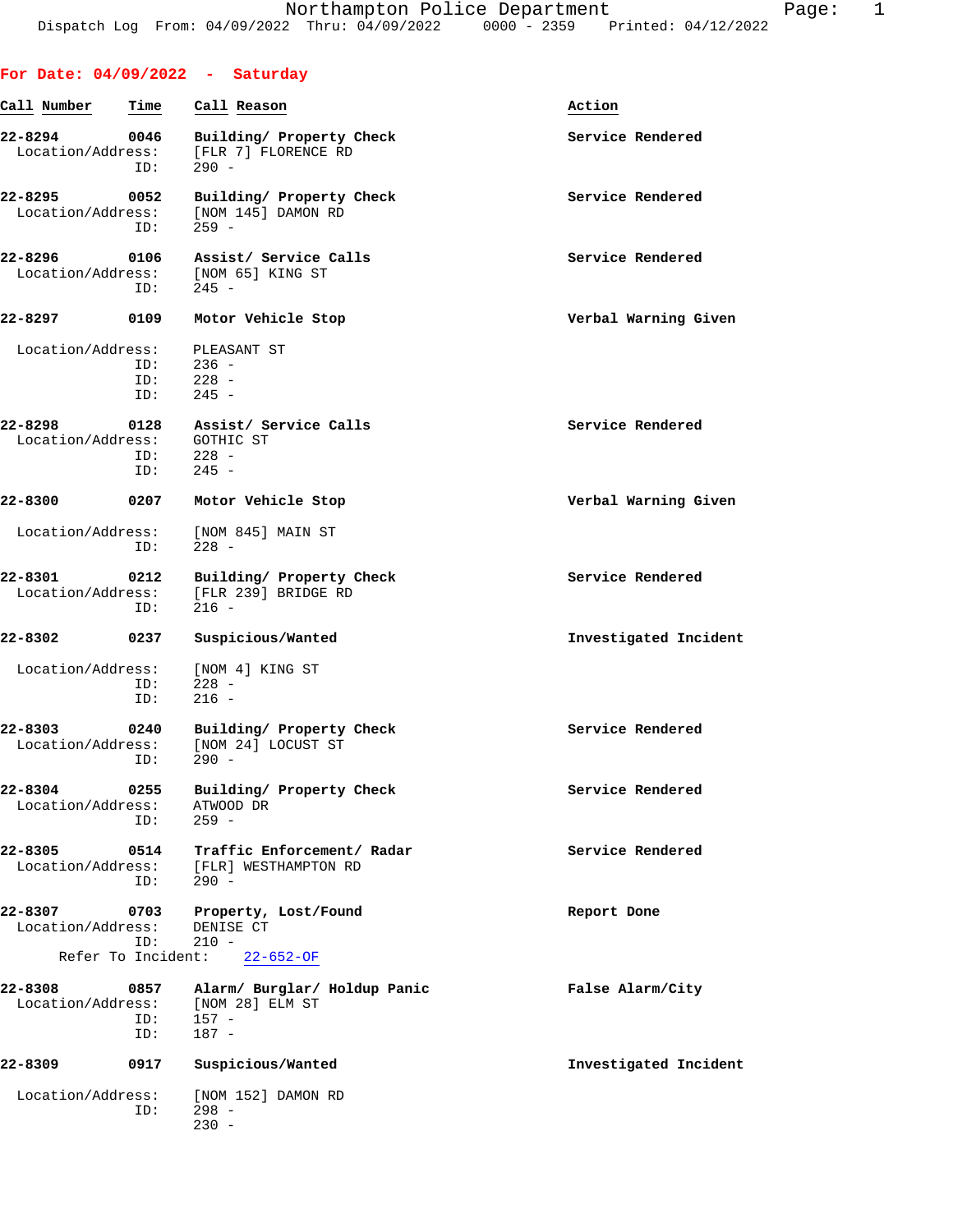| 22-8314           |            | 1012 Public Service, Check Welfare      | Investigated Incident |
|-------------------|------------|-----------------------------------------|-----------------------|
| Location/Address: |            | [NOM 803] BRIDGE ST                     |                       |
|                   | ID:        | $210 -$                                 |                       |
|                   | ID:        | $157 -$                                 |                       |
|                   | ID:        | $201 -$                                 |                       |
|                   |            |                                         |                       |
| 22-8315           | 1018       | Animal                                  | Service Rendered      |
| Location/Address: |            | VENTURES FIELD RD                       |                       |
|                   | ID:        | 187 -                                   |                       |
| 22-8317           | 1045       | Alarm/ Burglar/ Holdup Panic            | False Alarm/City      |
|                   |            | Location/Address: [NOM 844] MAIN ST     |                       |
|                   | ID:        | $297 -$                                 |                       |
|                   | ID:        | $210 -$                                 |                       |
| 22-8320           | 1117       | Traffic, Complaint/Hazard               | Service Rendered      |
| Location/Address: |            | LAUREL ST                               |                       |
|                   | ID:        | $157 -$                                 |                       |
|                   |            |                                         |                       |
| 22-8321           | 1154       | Public Service, Check Welfare           | Person Gone           |
| Location/Address: |            | WARFIELD PL                             |                       |
|                   | ID:        | $210 -$                                 |                       |
|                   | ID:        | $297 -$                                 |                       |
| 22-8322           | 1200       | Indecency/Lewdness                      | Report Done           |
| Location/Address: |            | [FLR] FEDERAL ST                        |                       |
|                   | ID:        | $157 -$                                 |                       |
|                   | ID:        | 187 -                                   |                       |
|                   | ID:        | $298 -$                                 |                       |
|                   |            | $230 -$                                 |                       |
|                   | ID:        | $210 -$                                 |                       |
|                   | ID:        | 297 -                                   |                       |
|                   | ID:        | $298 -$                                 |                       |
|                   |            | $230 -$<br>Refer To Incident: 22-653-OF |                       |
|                   |            |                                         |                       |
| 22-8323           | 1217       | Traffic, Complaint/Hazard               | Area Search Negative  |
| Location/Address: |            | [FLR] ROCKY HILL RD + OLD WILSON RD     |                       |
|                   | ID:        | $298 -$                                 |                       |
|                   |            | $230 -$                                 |                       |
| 22-8326           | 1303       | Trespassing/ Unwanted Guest             | Person Gone           |
| Location/Address: |            | [NOM 596] CRAFTS AVE                    |                       |
|                   | ID:        | $210 -$                                 |                       |
|                   | ID:        | $297 -$                                 |                       |
|                   |            |                                         |                       |
| 22-8327           | 1304       | Public Service, Check Welfare           | Area Search Negative  |
| Location/Address: |            | [NOM 241] CONZ ST                       |                       |
|                   | ID:        | $199 -$                                 |                       |
|                   |            |                                         |                       |
| 22-8328           | 1324       | Public Service, Check Welfare           | Taken to Hospital     |
| Location/Address: | ID:        | WARFIELD PL<br>$210 -$                  |                       |
|                   | ID:        | $199 -$                                 |                       |
|                   | EMS Unit:  | A04-Fire Ambulance                      |                       |
|                   | EMS Unit:  | A01-Fire Ambulance                      |                       |
|                   | Fire Unit: | El-Pumper-Engine 1                      |                       |
| 22-8330           | 1416       | Trespassing/ Unwanted Guest             | Verbal Warning Given  |
|                   |            |                                         |                       |
| Location/Address: |            | PARSONS SWAMP RD                        |                       |
|                   | ID:<br>ID: | $210 -$<br>$203 -$                      |                       |
|                   | ID:        | $261 -$                                 |                       |
|                   | ID:        | $290 -$                                 |                       |
|                   |            |                                         |                       |
| 22-8332           | 1517       | Alarm/ Burglar/ Holdup Panic            | False Alarm/City      |
| Location/Address: |            | [NOM 2134] MAIN ST                      |                       |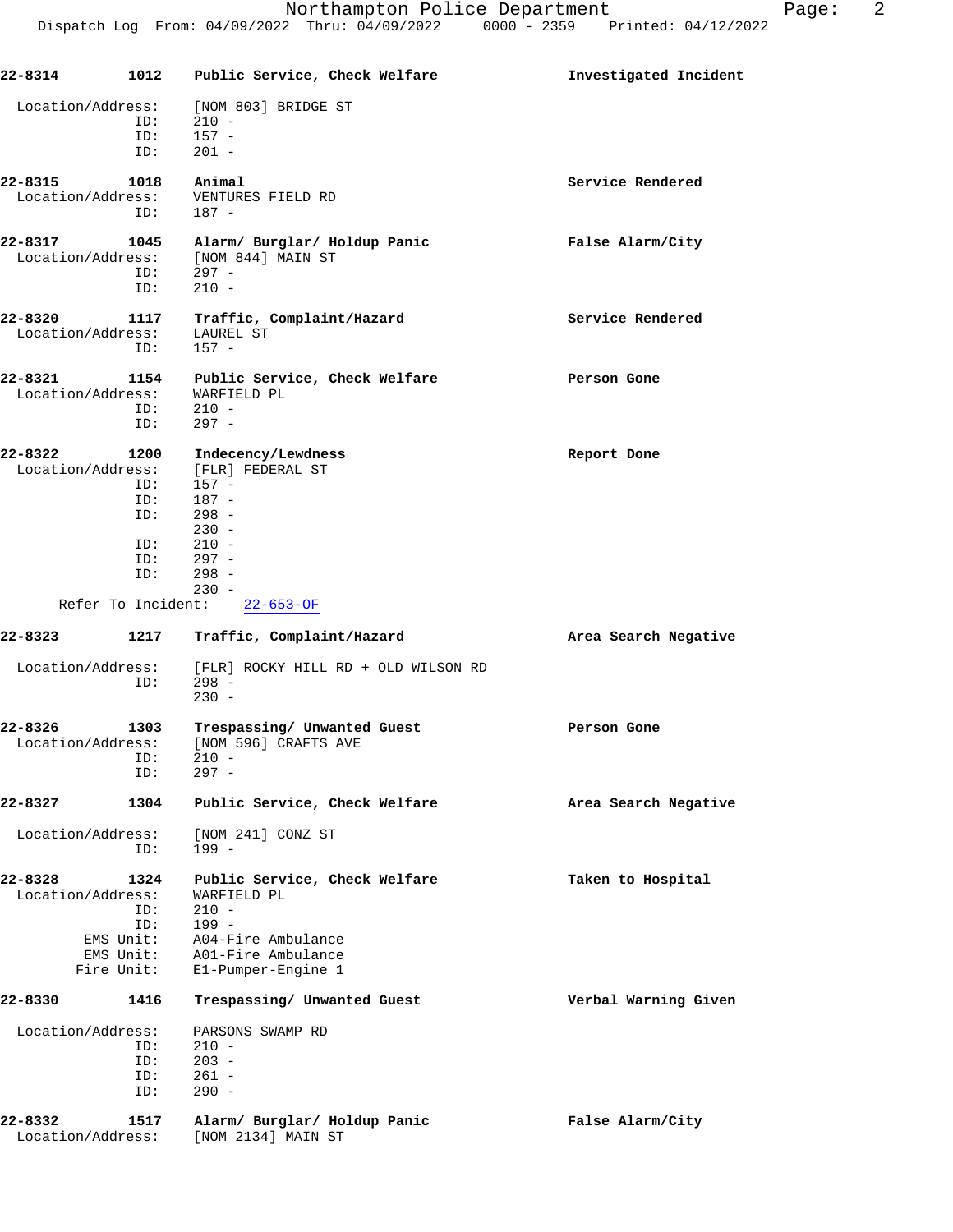| ID:<br>ID:                                                             | $199 -$<br>$245 -$                                                                               |                               |
|------------------------------------------------------------------------|--------------------------------------------------------------------------------------------------|-------------------------------|
| $22 - 8333$<br>1527                                                    | Suspicious/Wanted                                                                                | Investigated Incident         |
| Vicinity of:<br>ID:<br>ID:                                             | OLANDER DR<br>$203 -$<br>$199 -$                                                                 |                               |
| 22-8335<br>1617                                                        | Traffic Enforcement/ Radar                                                                       | Cite/ Warning Issued/ Traffic |
| Vicinity of:<br>ID:                                                    | [FLR] WESTHAMPTON RD + LOUDVILLE RD<br>$245 -$                                                   |                               |
| 22-8339<br>1654                                                        | Motor Vehicle Stop                                                                               | Cite/ Warning Issued/ Traffic |
| Vicinity of:<br>ID:                                                    | [FLR] N MAPLE ST<br>$203 -$                                                                      |                               |
| 22-8340<br>1716                                                        | Motor Vehicle Stop                                                                               | Cite/ Warning Issued/ Traffic |
| Location/Address:<br>ID:                                               | [NOM 789] BRIDGE ST<br>$290 -$                                                                   |                               |
| 22-8342<br>1742                                                        | Motor Vehicle Stop                                                                               | Cite/ Warning Issued/ Traffic |
| Vicinity of:<br>ID:                                                    | SOUTH ST + COLUMBUS AVE<br>$290 -$                                                               |                               |
| $22 - 8343$<br>1751                                                    | Motor Vehicle Stop                                                                               | Cite/ Warning Issued/ Traffic |
| Location/Address:<br>ID:                                               | SOUTH ST + LYMAN RD<br>$290 -$                                                                   |                               |
| 22-8344<br>1755                                                        | Motor Vehicle Stop                                                                               | Cite/ Warning Issued/ Traffic |
| Location/Address:<br>ID:                                               | OLD SOUTH ST + HAMPTON AVE<br>$261 -$                                                            |                               |
| 22-8345<br>1826<br>Location/Address:<br>ID:<br>ID:<br>ID:              | Alarm/ Burglar/ Holdup Panic<br>[NOM 68] PARSONS ST<br>$261 -$<br>$290 -$<br>$199 -$             | False Alarm/City              |
| 22-8346<br>1832                                                        | Motor Vehicle Stop                                                                               | Cite/ Warning Issued/ Traffic |
| Location/Address:<br>ID:                                               | KING ST + ALLEN PL<br>$290 -$                                                                    |                               |
| 22-8347<br>1838<br>Location/Address:<br>ID:                            | Traffic, Complaint/Hazard<br>PROSPECT ST<br>$245 -$                                              | Person Gone                   |
| 22-8349<br>1846                                                        | Suspicious/Wanted                                                                                | Investigated Incident         |
| Location/Address:<br>ID:<br>ID:<br>ID:                                 | [NOM 2388] OLD SOUTH ST<br>$261 -$<br>$199 -$<br>$245 -$                                         |                               |
| 22-8348<br>1847<br>Location/Address:<br>ID:                            | Park and Walk<br>MAIN ST<br>$245 -$                                                              | Service Rendered              |
| 22-8352<br>1909<br>Location/Address:<br>ID:<br>ID:<br>ID:<br>EMS Unit: | Juvenile Problem<br>[FLR 1223] BURTS PIT RD<br>199 -<br>$245 -$<br>$261 -$<br>A02-Fire Ambulance | Taken to Hospital             |